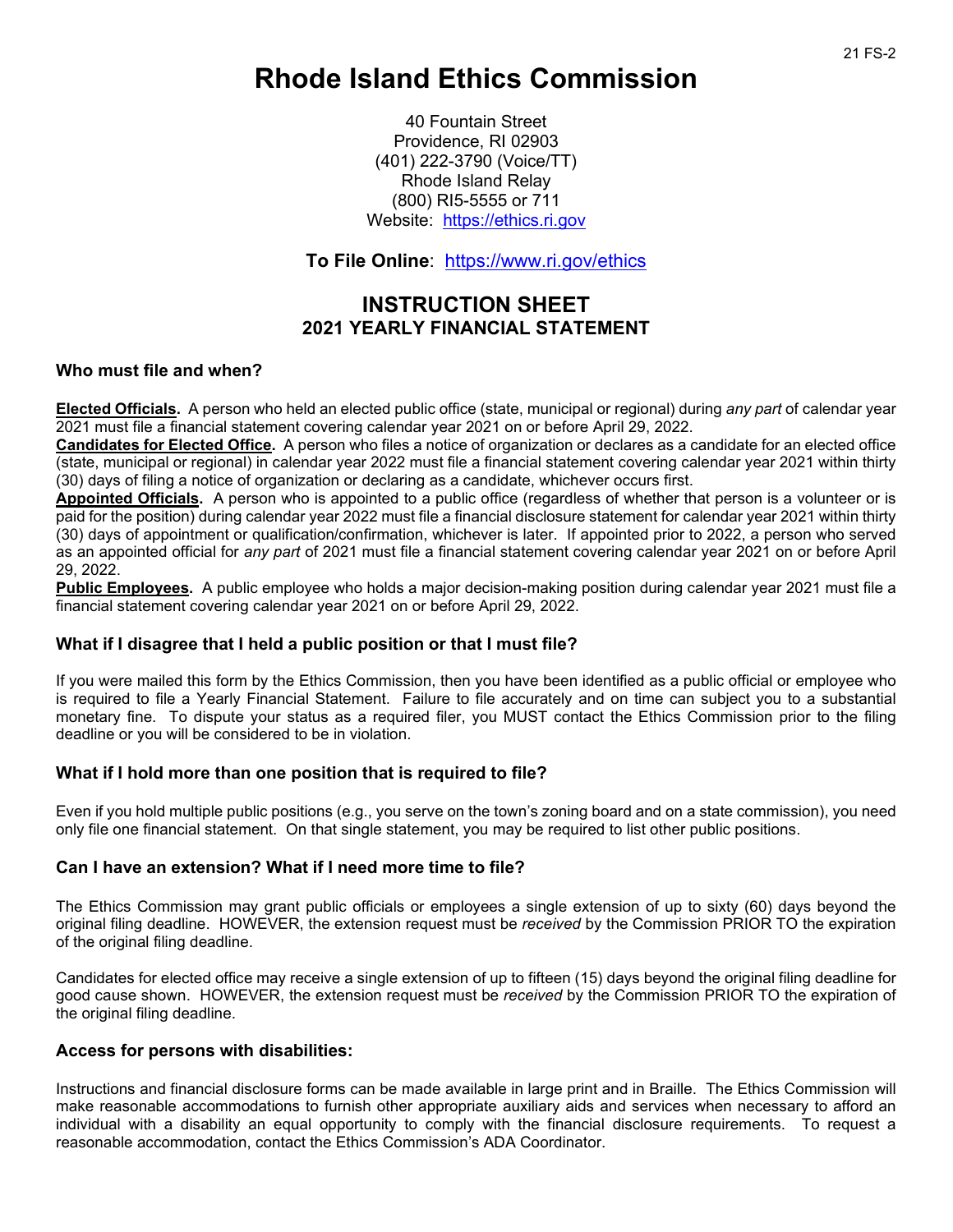#### **THE FOLLOWING INSTRUCTIONS ARE FOR QUESTIONS NUMBERED 1 THROUGH 16.**

- 1. Provide your name, last name first, including middle initial (if any).
- 2. Provide your mailing address. This is the address we will use to mail you next year's statement. If you change your mailing address after filing this statement, you should contact the Ethics Commission to update your mailing address so that we can continue to provide you with annual notice of this required filing.
- 3. List the public position that you hold which has necessitated this filing. If it is a state-level position, so indicate. (Examples: District Court Judge – State; Representative – State District #; Health Services Council – State). If a municipal or regional position, state which city/town or regional entity. (Examples: Zoning Board – Cranston; Probate Court Judge – Portsmouth; Board Member – Bristol County Water Authority). List the date you were elected, appointed or hired to the position. If your service in this position has ended, indicate the date of your termination or resignation. If you hold any other public positions that would necessitate the filing of a financial statement, list those positions as well.
- 4. If you are a candidate for elected office in 2022, or were a candidate in calendar year 2021, list the office sought, the governmental unit (state, municipality or regional entity) and the date you declared your candidacy. Candidacies that must be listed include those for state or municipal office, as well as any candidacy for a fire district, water authority, regional authority or other similar public entity. If you have not declared as a candidate in either 2021 or 2022, please answer "none," "N/A" or "not applicable."
- 5. If you were married or were a party to a civil union for ANY portion of calendar year 2021, you must list the full name of your spouse. If you became divorced during 2021, you may so indicate.

#### **Reminder: All of the following questions (6-16), excluding #10, must be answered as to you, your spouse and all of your dependent children.**

6. This question seeks information relative to income earned through employment and self-employment. **You do not need to disclose the amount of income received.** Attach additional sheets if necessary.

Part I requires the disclosure of all instances of employment or self-employment during calendar year 2021 in which you, your spouse or dependent child received \$1,000 or more in gross income. This also includes instances of public employment or service, including service in the public position you hold that necessitated this filing, where money (including a stipend) was received. Identify the "Person who received income" by indicating your name, or the name of your spouse or dependent child (if applicable). If this income came through employment or selfemployment, list the name and address of the entity that provided the income in the second column, and list the dates and nature of the employment or self-employment in the third column.

Part II applies if you, your spouse or dependent child were self-employed during calendar year 2021 AND received more than \$250 in gross income in return for services rendered to a state or municipal agency. This includes services to regional authorities such as fire districts or water authorities.

- 7. List all real estate **other than real estate that is used EXCLUSIVELY as your principal residence**, including real estate located outside of Rhode Island or the United States, in which you, your spouse or your dependent child had a financial interest. If your principal residence is also used for rental purposes, including room, apartment, unit or guest house rental, or as a multi-family residence, it must be disclosed. Do not list the value of the real estate. You must list each property for which you receive a separate tax assessment, including lots adjacent to your principal residence. A financial interest in real estate includes direct and indirect ownership through a trust or other entity, mortgages, options to buy, sell, or lease for a long term, tax liens, and other interests that are held individually or with other persons, including deeded interests in timeshares. For example, a 1/6<sup>th</sup> interest in undeveloped land in Florida, held in trust, is a financial interest that must be disclosed. However, you need not list real estate that is held by a corporation in which you have a financial interest *unless* that corporation's principal business is real estate. For example, if you are a shareholder in a business corporation that operates gas stations, you need not disclose the address of the gas stations owned by the corporation. However, if you are a shareholder in a corporation that primarily owns, operates, buys or sells real estate, then you would be required to disclose the real estate owned by the corporation. Attach additional sheets if necessary.
- 8. If you, your spouse or dependent child received **any** income as the beneficiary of a trust, you must disclose the name of the trust and the trustee's name and address. If more than \$1,000 in gross income was received from a trust asset, you must disclose the individual asset, if known. Do not list the amount of income received or the value of the assets. Attach additional sheets if necessary.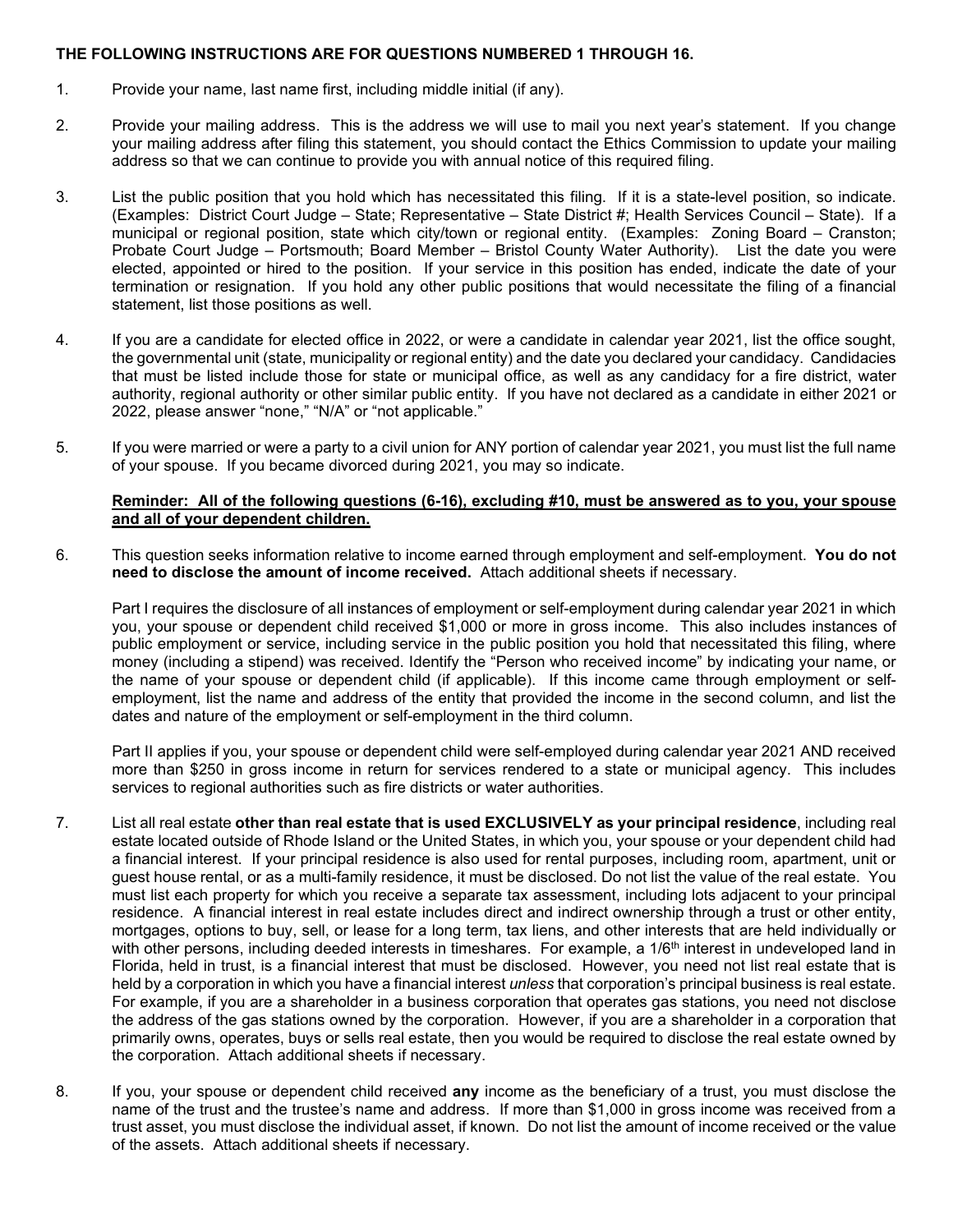- 9. This question applies to both business organizations AND non-profit organizations, even if no compensation is received in return for service. List all positions of management, as well as positions of director, officer, partner, trustee or positions of a similar nature in any organization or entity, held by you, your spouse or dependent child at any time in calendar year 2021. Examples: Vice-President of Acme, Inc.; Manager of Windows, LLC; Director of Greenfield Bank; Board of Directors of Big Brothers; Trustee of Apple Valley Land Trust; Secretary of Anytown Concerned Taxpayers Association; Treasurer of Aquidneck Island Little League.
- 10. This question concerns out-of-state travel (travel to anywhere outside of Rhode Island) that you took during 2021 if it was provided or paid for by someone else. You must disclose such travel if ALL THREE of the following factors apply:
	- 1. The out-of-state travel was provided and paid for by another person or entity who is neither your regular private employer nor the state or municipal agency of which you are a member or by which you are employed; AND
	- 2. The actual cost or fair market value of all expenses relating to the out-of-state travel (including transportation, lodging, meals and entertainment), when combined, exceeds \$250; AND
	- 3. It is more likely than not that the person or entity that provided or paid for the travel and related expenses would NOT have done so BUT FOR the fact that you held a public office or public position. The following are SOME (but not all) circumstances that you may consider in making this determination. If any of these circumstances apply, it is likely that you would not have received the travel "but for" your public position: (a) You became acquainted with the travel provider through your public agency; (b) you were offered the travel through a communication sent to or through your public agency; (c) other officials or employees in your agency have been offered similar travel from the provider; (d) your counterparts in other agencies or jurisdictions have been offered similar travel by the provider; (e) the provider is affiliated with any "interested person," as defined by 520-RICR-00-00-1.4.2 Gifts (36-14-5009), or has allowed an interested person to underwrite expenses associated with the travel; (f) the provider is an entity whose membership is limited to, or is largely comprised of, public officials; (g) you had not been offered travel from the provider prior to attaining your public office or employment; (h) a program, invitation, schedule, itinerary or other writing refers to your public title, office, duties or agency; (i) a conference, seminar, or event you are attending directly pertains to your public duties.
- 11. This question seeks disclosure of ownership and investment interests in businesses. If you, your spouse or dependent child held either a 10% or greater ownership interest (individually or collectively), OR held a \$5,000 or greater ownership or investment interest in any business, you must disclose the name and address of the business along with the nature of the ownership or investment interest. An ownership interest includes stock (including stock in a publicly traded company), interest in net profits or losses, assets, creditor's interest in an insolvent business and others. An investment interest includes bonds, notes, debentures, mortgages, and non-ownership financial interests. Ownership and investment interests DO NOT INCLUDE savings and checking accounts, deposits in financial institutions, shares of a credit union or cooperative bank, mutual funds, life insurance policies and annuities, or bonds of any government or governmental subdivision or money market funds. If you have a long portfolio of business interests, particularly stock ownership, you may attach a separate sheet. Do not disclose the value of your ownership or investment interest, or the number of shares you own in a business.
- 12. This question only applies to those businesses that you listed in answer to question #11. If, during calendar year 2021, any business you listed in #11 **transacted business in an amount exceeding \$250 with a state or municipal agency**, you must disclose whether the ownership or investment interest in the business was held during all of 2021 or, if not held for the entire year, you must list the date the interest was acquired or divested. You must also identify the name of the state or municipal agency involved and give the date and nature of the transaction(s). A state or municipal agency includes any branch, division or entity of state or local government, and includes quasipublic agencies and regional authorities.

The \$250 threshold may be reached through several smaller transactions with the same agency during 2021 that, collectively, exceed \$250. Do not list the dollar amount or value of the transaction. In the case of a small or noncontrolling investment interest in a large corporation, it may not be possible to know whether the corporation has done business with a public agency. In such case, unless you have knowledge concerning a transaction you may answer "unknown." For example, although you may have included "IBM" in your answer to question #11 because you own over \$5,000 in IBM common stock, if you do not know whether IBM has any contracts with any public agencies in Rhode Island you should answer "unknown."

13. Like question #12, this question only applies to those businesses that you listed in answer to question #11. If, during calendar year 2021, any business you listed in #11 was **subject to direct regulation by a state or municipal agency**, you must disclose whether the ownership or investment interest in the business was held during all of 2021 or, if not held for the entire year, you must list the date the interest was acquired or divested. Do not list